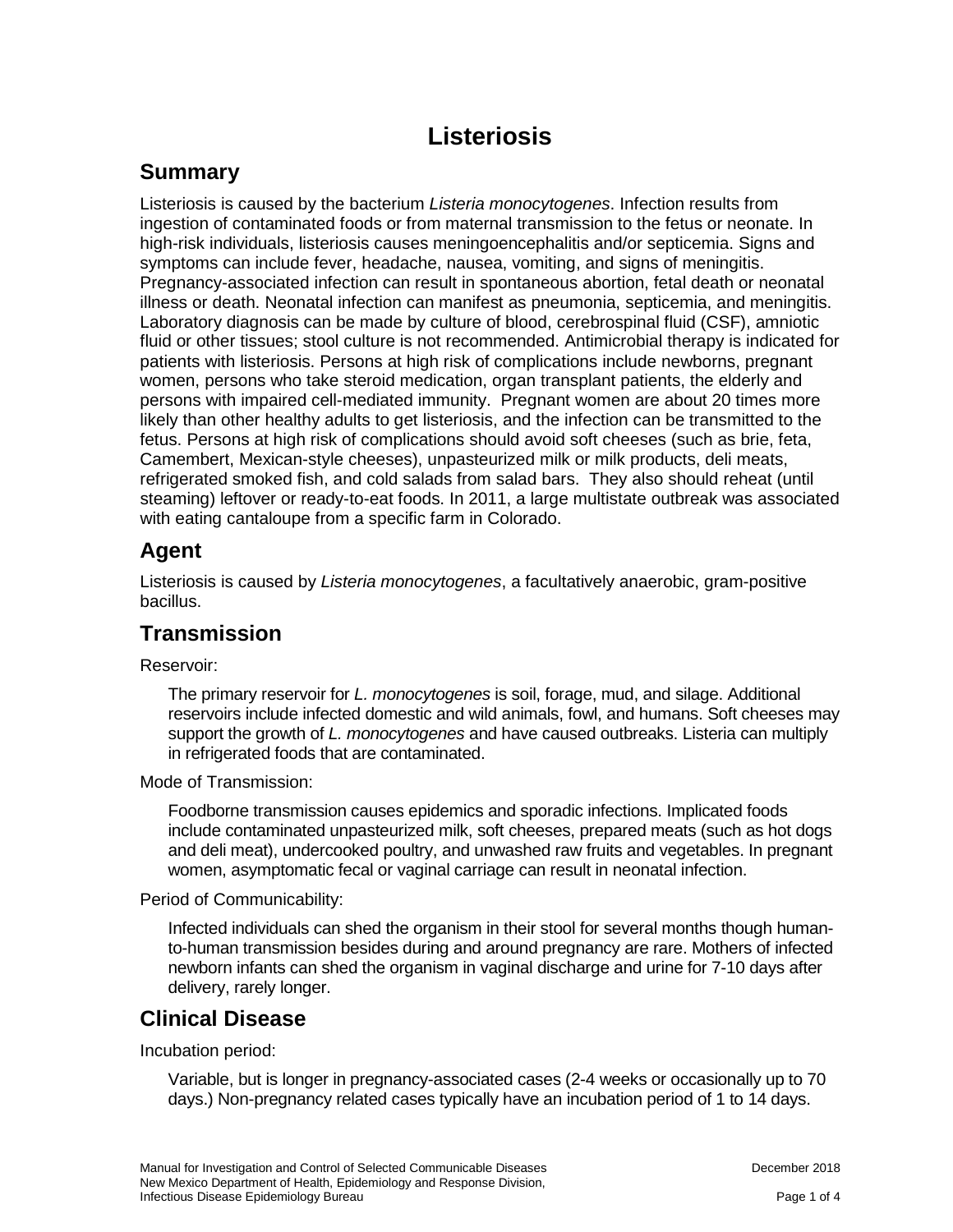Illness:

In non-immunocompromised hosts, the illness may be characterized by an acute, mild febrile illness. Infected pregnant women may experience only a mild, influenza-like illness. However, infections during pregnancy can lead to miscarriage or stillbirth, premature delivery, or infection of the newborn resulting in pneumonia, meningitis, or septicemia. The mother usually fully recovers. However, the case-fatality rate is 30% in newborns and approaches 50% when onset occurs in the newborn in the first four days of life. Spontaneous abortion can occur at any point in pregnancy. In other adults and children, disease usually manifests as meningoencephalitis and/or septicemia. Signs and symptoms can include fever, headache, nausea, vomiting, and signs of meningeal irritation. Delirium, coma, and shock can occur.

### **Laboratory Diagnosis**

The organism can be cultured from a variety of body fluids, including blood, cerebrospinal fluid (CSF), meconium, gastric washings, placenta, and amniotic fluid.

Stool specimens are not helpful in obtaining a diagnosis as the prevalence of stool carriage of *L. monocytogenes* is estimated to be between 1-5%. PCR can be used to identify similar strains in an outbreak setting.

#### **Treatment**

Antimicrobial therapy is indicated for patients with listeriosis. Initial therapy with IV ampicillin and an aminoglycoside (usually gentamicin) is recommended for severe infections including meningitis, encephalitis, endocarditis and infections in neonates and immunocompromised patients. In immunocompetent patients with mild infections, ampicillin alone can be used. Treatment decisions should be made in conjunction with the patient's health care provider. Infectious disease physician consultations should be considered, especially for patients with severe infections.

### **Surveillance**

Case Definition:

#### *Confirmed*

A clinically compatible case associated with isolation of *L. monocytogenes* by culture from a normally sterile site or if miscarriage or stillbirth has occurred, isolation of *L. monocytogenes* from placental or fetal tissue.

#### Reporting:

Report all suspected or confirmed cases of listeriosis to the Epidemiology and Response Division (ERD) at 505-827-0006. Information needed includes: patient's name, age, sex, race, ethnicity, home address, home phone number, occupation, and health care provider.

Case Investigation:

Complete the CDC Listeria Case Form and mail to the Epidemiology and Response Division, P.O. Box 26110, Santa Fe, New Mexico 87502-6110, or fax to 505-827-0013. Investigation information should also be entered in NM-EDSS per established procedures.

# **Control Measures**

- 1. Case management
	- 1.1. Isolation: None required.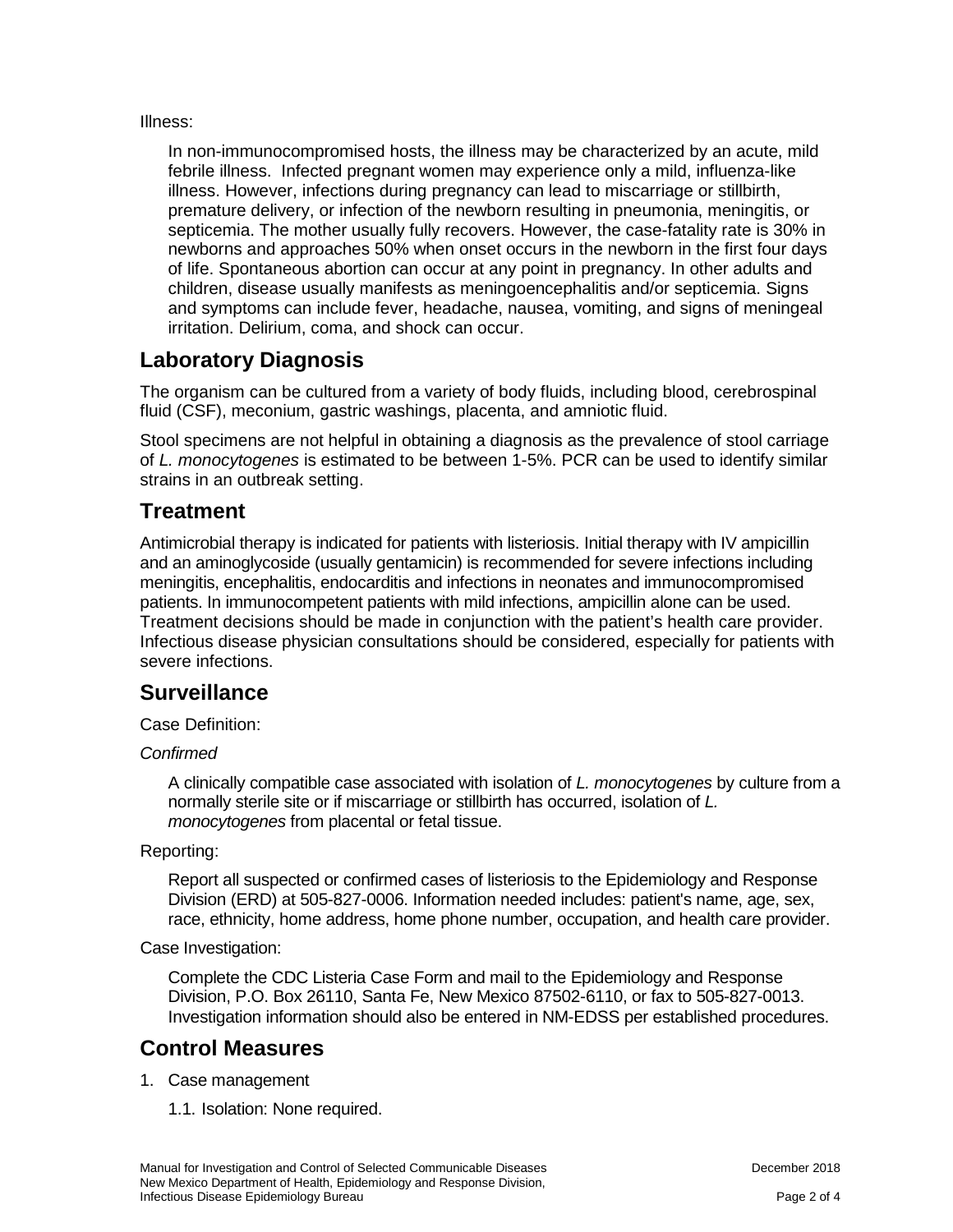- 1.2. Prophylaxis (for fetuses of pregnant women): Antimicrobial therapy for infection diagnosed during pregnancy may prevent fetal or prenatal infection and its consequences.
- 2. Contact management
	- 2.1. Isolation: None required.
- 3. Prophylaxis: Not applicable
- 4. Prevention
	- 4.1. Persons at high risk of complications from listeriosis should avoid soft cheeses (such as brie, feta, Camembert, Mexican-style cheeses including queso blanco, queso fresco, and queso panela), unpasteurized milk or milk products, deli meats, refrigerated smoked fish (including salmon, trout, whitefish, cod, tuna or mackerel, especially those labeled nova-style, lox, kippered, smoked or jerky), and cold salads from salad bars.
	- 4.2. Emphasize good hand hygiene practices (i.e., proper hand washing after using the toilet, changing diapers, and before and after handling food).

General guidelines for preventing foodborne illness include:

- Thoroughly cook raw food from animal sources;
- Wash raw fruits and vegetables before eating;

• Keep uncooked meats separate from vegetables, fruits, cooked foods and readyto-eat foods;

- Avoid unpasteurized dairy products;
- Wash hands, knives, and cutting boards after handling uncooked foods;
- Use precooked and ready-to-eat foods as soon as possible;
- Keep refrigerator set at 40 degrees Fahrenheit or colder.
- 4.3. Immunization: Not applicable.

#### **Management of Listeriosis in Child Care Centers**

Contact the Epidemiology and Response Division at 505-827-0006 for recommendations

#### **References**

American Academy of Pediatrics. In: Kimberlin, DW, et al eds. Red Book: 2018 Report of the Committee on Infectious Diseases. 31st ed. Itasca, IL: American Academy of Pediatrics; 2018.

Heymann, DL, ed. Control of Communicable Diseases Manual. 19<sup>th</sup> edition. Washington, DC: American Public Health Association; 2008.

Levy, Daniel, (2005) *Listeriosis* [Online] Baltimore, MD, MedlinePlus Medical Encyclopedia, National Institute of Health. Available at:

<http://www.nlm.nih.gov/medlineplus/ency/article/001380.htm> [Accessed 27 December 2006]